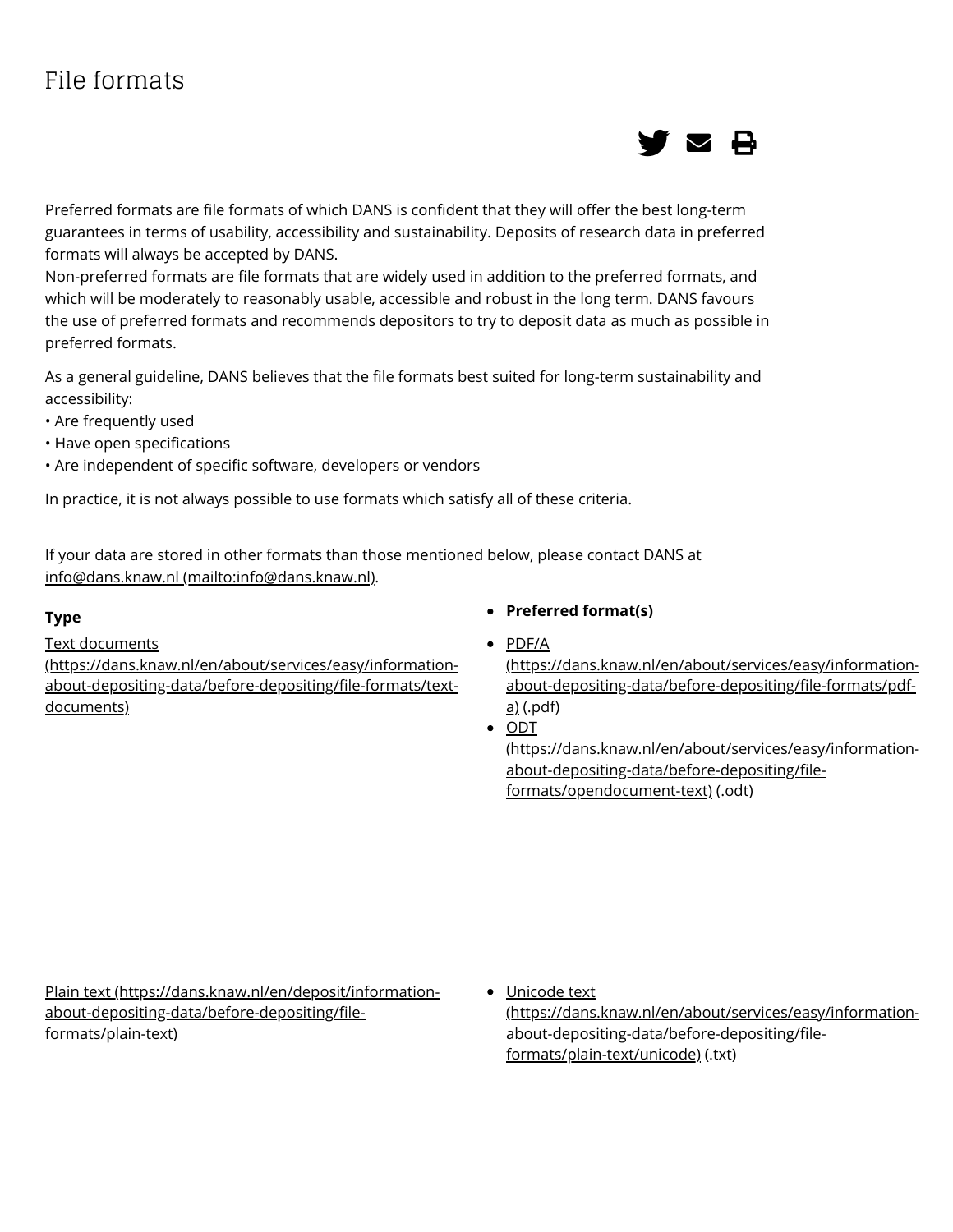# Markup language

[\(https://dans.knaw.nl/en/about/services/easy/information](https://dans.knaw.nl/en/about/services/easy/information-about-depositing-data/before-depositing/file-formats/markup-language)about-depositing-data/before-depositing/fileformats/markup-language)

(.xml) • **HTML** 

> [\(http://dans.knaw.nl/en/about/services/easy/information](http://dans.knaw.nl/en/about/services/easy/information-about-depositing-data/before-depositing/file-formats/html)about-depositing-data/before-depositing/fileformats/html) (.html)

(http://dans.knaw.nl/en/about/services/easy/informationabout-depositing-data/before-depositing/file-formats/xml)

Related files: .css

(http://dans.knaw.nl/en/about/services/easy/informationabout-depositing-data/before-depositing/file-formats/css), .xslt

(http://dans.knaw.nl/en/about/services/easy/informationabout-depositing-data/before-depositing/file-formats/xslt), .js

[\(https://dans.knaw.nl/en/about/services/easy/information](https://dans.knaw.nl/en/about/services/easy/information-about-depositing-data/before-depositing/file-formats/script)about-depositing-data/before-depositing/file-

formats/script), .es

[\(https://dans.knaw.nl/en/about/services/easy/information](https://dans.knaw.nl/en/about/services/easy/information-about-depositing-data/before-depositing/file-formats/script)about-depositing-data/before-depositing/fileformats/script)

MATLAB

[\(http://dans.knaw.nl/en/about/services/easy/information](http://dans.knaw.nl/en/about/services/easy/information-about-depositing-data/before-depositing/file-formats/matlab)about-depositing-data/before-depositing/fileformats/matlab)

• NetCDF

[\(https://dans.knaw.nl/en/about/services/easy/information](https://dans.knaw.nl/en/about/services/easy/information-about-depositing-data/before-depositing/file-formats/netcdf)about-depositing-data/before-depositing/fileformats/netcdf)

- TextFabric (http://dans.knaw.nl/en/about/services/easy/informationabout-depositing-data/before-depositing/file-formats/textfabric)
- $\bullet$  ODS

[\(https://dans.knaw.nl/en/about/services/easy/information](https://dans.knaw.nl/en/about/services/easy/information-about-depositing-data/before-depositing/file-formats/ods)about-depositing-data/before-depositing/file-formats/ods) (.ods)

• CSV

(http://dans.knaw.nl/en/about/services/easy/informationabout-depositing-data/before-depositing/file-formats/csv) (.csv)

Programming languages

[\(https://dans.knaw.nl/en/about/services/easy/information](https://dans.knaw.nl/en/about/services/easy/information-about-depositing-data/before-depositing/file-formats/programming-languages)about-depositing-data/before-depositing/fileformats/programming-languages)

**Spreadsheets** 

[\(https://dans.knaw.nl/en/about/services/easy/information](https://dans.knaw.nl/en/about/services/easy/information-about-depositing-data/before-depositing/file-formats/spreadsheets)about-depositing-data/before-depositing/fileformats/spreadsheets)

 $\bullet$  XML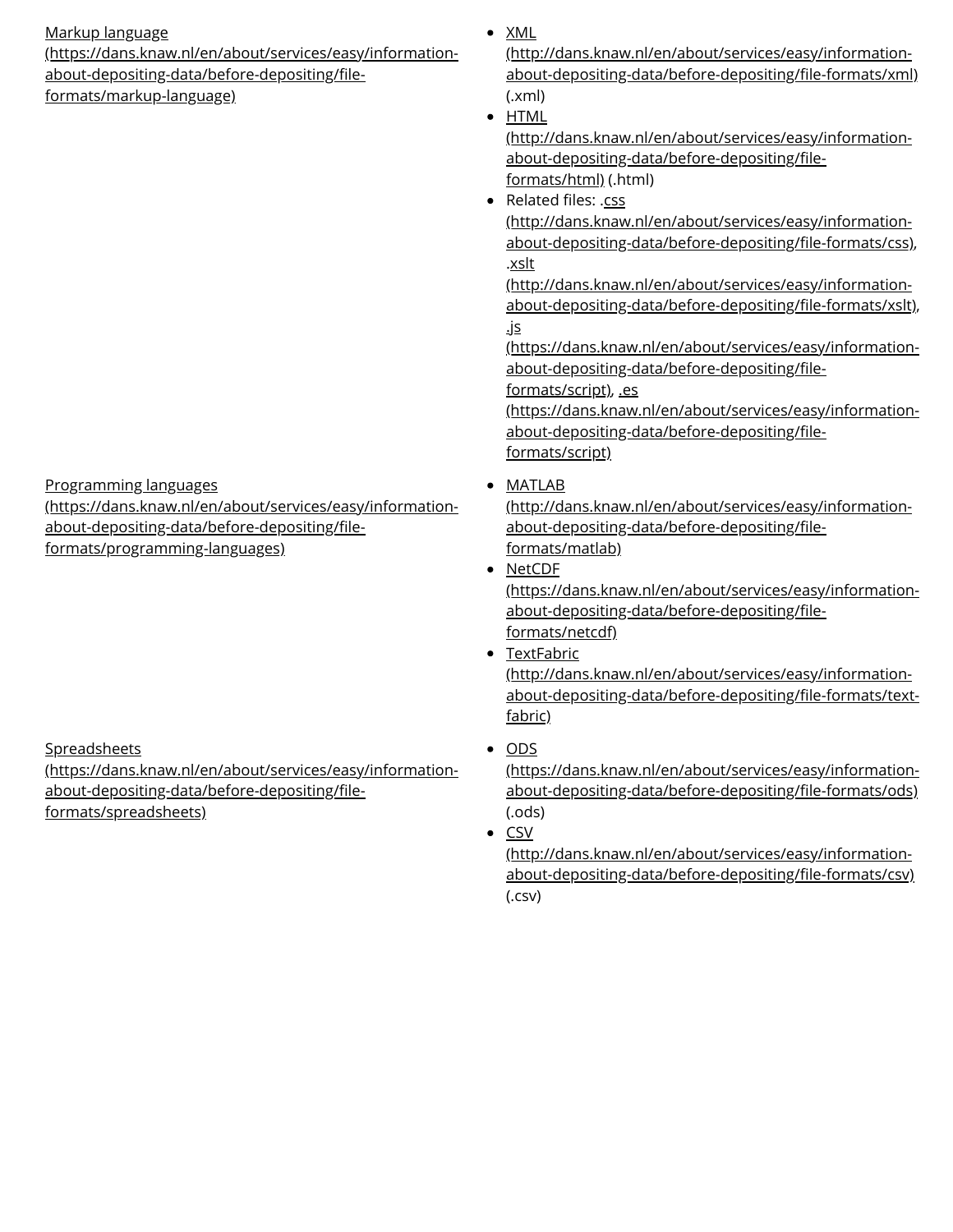# **Databases**

[\(https://dans.knaw.nl/en/about/services/easy/information](https://dans.knaw.nl/en/about/services/easy/information-about-depositing-data/before-depositing/file-formats/databases)about-depositing-data/before-depositing/fileformats/databases)

Statistical data

[\(https://dans.knaw.nl/en/about/services/easy/information](https://dans.knaw.nl/en/about/services/easy/information-about-depositing-data/before-depositing/file-formats/statistical-data)about-depositing-data/before-depositing/fileformats/statistical-data)

 $\cdot$  SQL

[\(http://dans.knaw.nl/en/about/services/easy/information](http://dans.knaw.nl/en/about/services/easy/information-about-depositing-data/before-depositing/file-formats/sql)about-depositing-data/before-depositing/file-formats/sql) (.sql)

• SIARD

[\(http://dans.knaw.nl/en/about/services/easy/information](http://dans.knaw.nl/en/about/services/easy/information-about-depositing-data/before-depositing/file-formats/siard)about-depositing-data/before-depositing/fileformats/siard) (.siard)

 $\bullet$  CSV

[\(https://dans.knaw.nl/en/about/services/easy/information](https://dans.knaw.nl/en/about/services/easy/information-about-depositing-data/before-depositing/file-formats/csv)about-depositing-data/before-depositing/file-formats/csv) (.csv)

 $\bullet$  SPSS

[\(http://dans.knaw.nl/en/about/services/easy/information](http://dans.knaw.nl/en/about/services/easy/information-about-depositing-data/before-depositing/file-formats/data-and-setup)about-depositing-data/before-depositing/fileformats/data-and-setup) (.dat/.sps)

• STATA

[\(http://dans.knaw.nl/en/about/services/easy/information](http://dans.knaw.nl/en/about/services/easy/information-about-depositing-data/before-depositing/file-formats/data-and-setup)about-depositing-data/before-depositing/fileformats/data-and-setup) (.dat/.DO)

 $\bullet$  R

[\(https://dans.knaw.nl/en/about/services/easy/information](https://dans.knaw.nl/en/about/services/easy/information-about-depositing-data/before-depositing/file-formats/r)about-depositing-data/before-depositing/file-formats/r)

Raster images

[\(https://dans.knaw.nl/en/about/services/easy/information](https://dans.knaw.nl/en/about/services/easy/information-about-depositing-data/before-depositing/file-formats/images-raster)about-depositing-data/before-depositing/fileformats/images-raster)

 $\bullet$  JPEG

[\(http://dans.knaw.nl/en/about/services/easy/information](http://dans.knaw.nl/en/about/services/easy/information-about-depositing-data/before-depositing/file-formats/jpeg)about-depositing-data/before-depositing/fileformats/jpeg) (.jpg, .jpeg)

 $\bullet$  TIFF

[\(http://dans.knaw.nl/en/about/services/easy/information](http://dans.knaw.nl/en/about/services/easy/information-about-depositing-data/before-depositing/file-formats/tiff)about-depositing-data/before-depositing/file-formats/tiff)  $(i, t)$ ,  $(i, t)$ 

• PNG

(http://dans.knaw.nl/en/about/services/easy/informationabout-depositing-data/before-depositing/file-formats/png) (.png)

- JPEG 2000 [\(http://dans.knaw.nl/en/about/services/easy/information](http://dans.knaw.nl/en/about/services/easy/information-about-depositing-data/before-depositing/file-formats/jpeg-2000)about-depositing-data/before-depositing/fileformats/jpeg-2000) (.jp2)
- DICOM [\(http://dans.knaw.nl/en/about/services/easy/information](http://dans.knaw.nl/en/about/services/easy/information-about-depositing-data/before-depositing/file-formats/dicom)about-depositing-data/before-depositing/fileformats/dicom) (.dcm)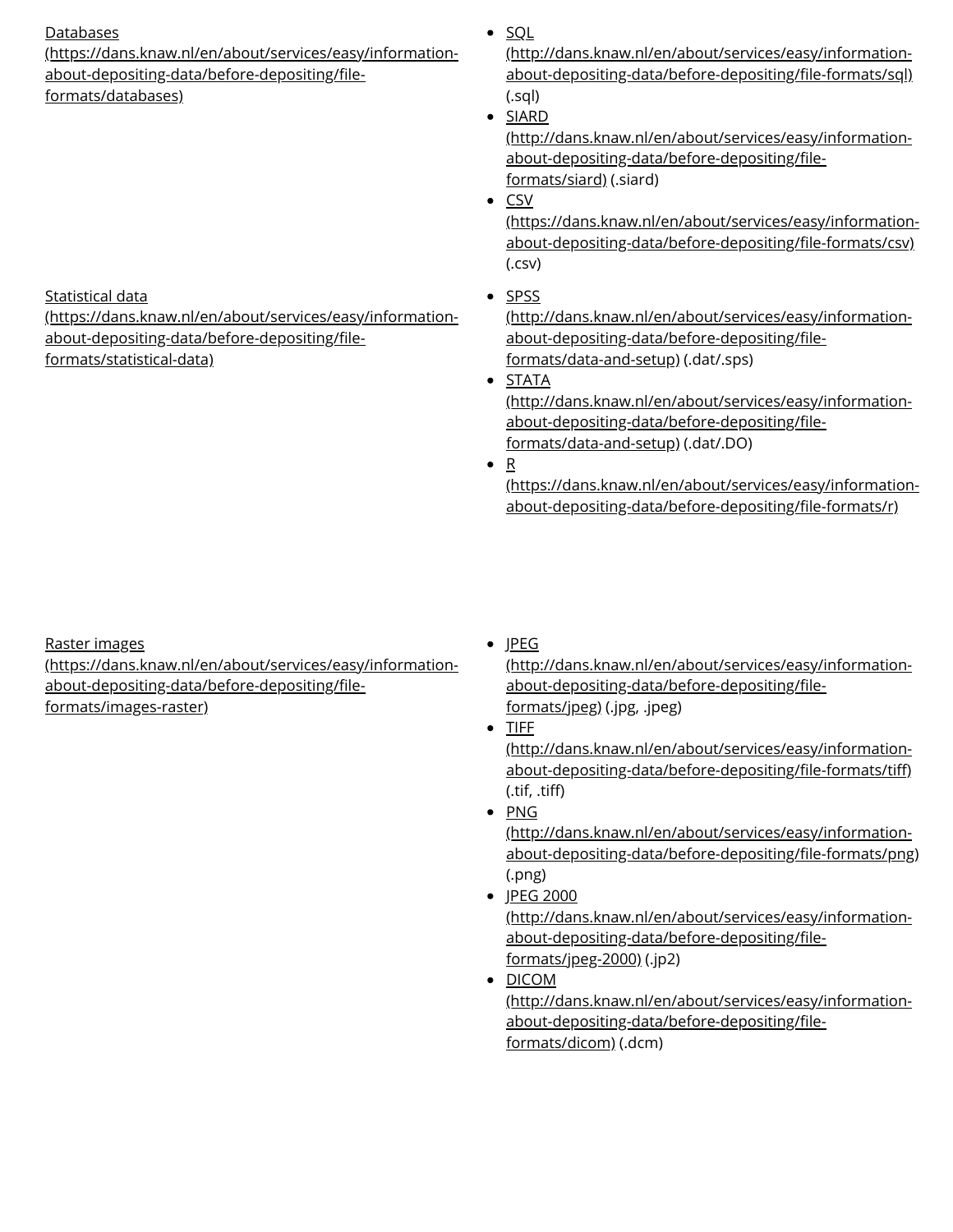#### Vector images

[\(https://dans.knaw.nl/en/about/services/easy/information](https://dans.knaw.nl/en/about/services/easy/information-about-depositing-data/before-depositing/file-formats/images-vector)about-depositing-data/before-depositing/fileformats/images-vector)

# $\bullet$  SVG

(http://dans.knaw.nl/en/about/services/easy/informationabout-depositing-data/before-depositing/file-formats/svg) (.svg)

Audio

[\(https://dans.knaw.nl/en/about/services/easy/information](https://dans.knaw.nl/en/about/services/easy/information-about-depositing-data/before-depositing/file-formats/audio)about-depositing-data/before-depositing/fileformats/audio)

Video

[\(https://dans.knaw.nl/en/about/services/easy/information](https://dans.knaw.nl/en/about/services/easy/information-about-depositing-data/before-depositing/file-formats/video)about-depositing-data/before-depositing/fileformats/video)

• BWF

[\(https://dans.knaw.nl/en/about/services/easy/information](https://dans.knaw.nl/en/about/services/easy/information-about-depositing-data/before-depositing/file-formats/bwf)about-depositing-data/before-depositing/file-formats/bwf) (.bwf)

 $\bullet$  MXF

[\(https://dans.knaw.nl/en/about/services/easy/information](https://dans.knaw.nl/en/about/services/easy/information-about-depositing-data/before-depositing/file-formats/mxf)about-depositing-data/before-depositing/file-formats/mxf) (.mxf)

• Matroska

[\(https://dans.knaw.nl/en/about/services/easy/information](https://dans.knaw.nl/en/about/services/easy/information-about-depositing-data/before-depositing/file-formats/matroska)about-depositing-data/before-depositing/fileformats/matroska) (.mka)

FLAC

[\(https://dans.knaw.nl/en/about/services/easy/information](https://dans.knaw.nl/en/about/services/easy/information-about-depositing-data/before-depositing/file-formats/flac)about-depositing-data/before-depositing/file-formats/flac)  $(flac)$ 

• OPUS

[\(https://dans.knaw.nl/en/about/services/easy/information](https://dans.knaw.nl/en/about/services/easy/information-about-depositing-data/before-depositing/file-formats/opus)about-depositing-data/before-depositing/fileformats/opus)

• MXF

[\(https://dans.knaw.nl/en/about/services/easy/information](https://dans.knaw.nl/en/about/services/easy/information-about-depositing-data/before-depositing/file-formats/mxf)about-depositing-data/before-depositing/file-formats/mxf) (.mxf)

• Matroska [\(https://dans.knaw.nl/en/about/services/easy/information](https://dans.knaw.nl/en/about/services/easy/information-about-depositing-data/before-depositing/file-formats/matroska)about-depositing-data/before-depositing/fileformats/matroska) (.mkv)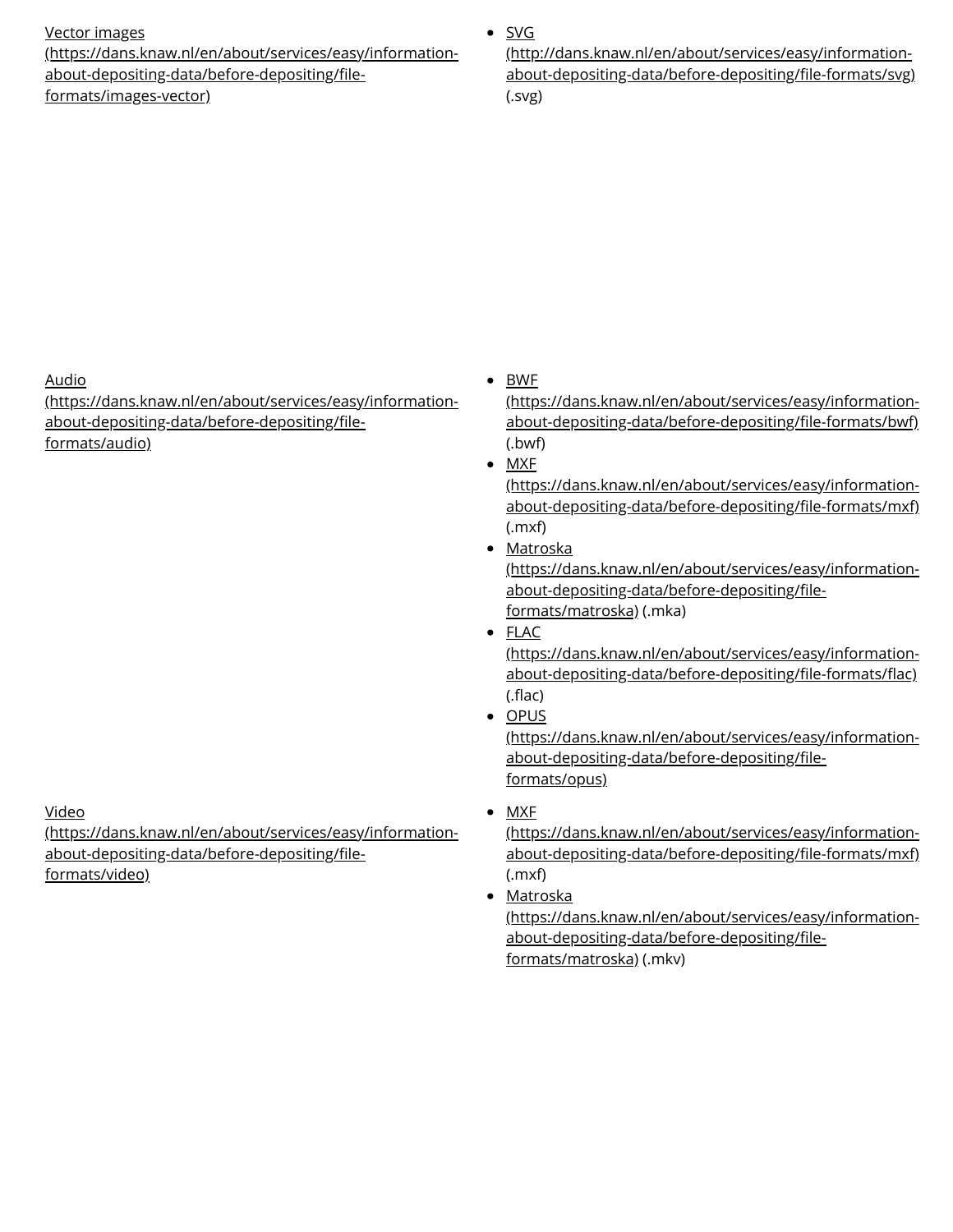# Computer Aided Design (CAD)

[\(https://dans.knaw.nl/en/about/services/easy/information](https://dans.knaw.nl/en/about/services/easy/information-about-depositing-data/before-depositing/file-formats/computer-aided-design-cad)about-depositing-data/before-depositing/fileformats/computer-aided-design-cad)

- AutoCAD DXF version R12 (ASCII) [\(http://dans.knaw.nl/en/about/services/easy/information](http://dans.knaw.nl/en/about/services/easy/information-about-depositing-data/before-depositing/file-formats/autocad-dxf-version-r12-ascii)about-depositing-data/before-depositing/fileformats/autocad-dxf-version-r12-ascii) (.dxf)
- $\bullet$  SVG

(http://dans.knaw.nl/en/about/services/easy/informationabout-depositing-data/before-depositing/file-formats/svg) (.svg)

# Geographical Information (GIS)

[\(https://dans.knaw.nl/en/about/services/easy/information](https://dans.knaw.nl/en/about/services/easy/information-about-depositing-data/before-depositing/file-formats/geographical-information-gis)about-depositing-data/before-depositing/fileformats/geographical-information-gis)

 $\bullet$  GML

[\(https://dans.knaw.nl/en/about/services/easy/information](https://dans.knaw.nl/en/about/services/easy/information-about-depositing-data/before-depositing/file-formats/gml)about-depositing-data/before-depositing/file-formats/gml) (.gml)

• MIF/MID

(http://dans.knaw.nl/en/about/services/easy/informationabout-depositing-data/before-depositing/file-formats/mifmid) (.mif/.mid)

Georeferenced images [\(https://dans.knaw.nl/en/about/services/easy/information](https://dans.knaw.nl/en/about/services/easy/information-about-depositing-data/before-depositing/file-formats/images-georeference)about-depositing-data/before-depositing/fileformats/images-georeference)

GeoTIFF

[\(http://dans.knaw.nl/en/about/services/easy/information](http://dans.knaw.nl/en/about/services/easy/information-about-depositing-data/before-depositing/file-formats/geotiff)about-depositing-data/before-depositing/fileformats/geotiff) (.tif, .tiff)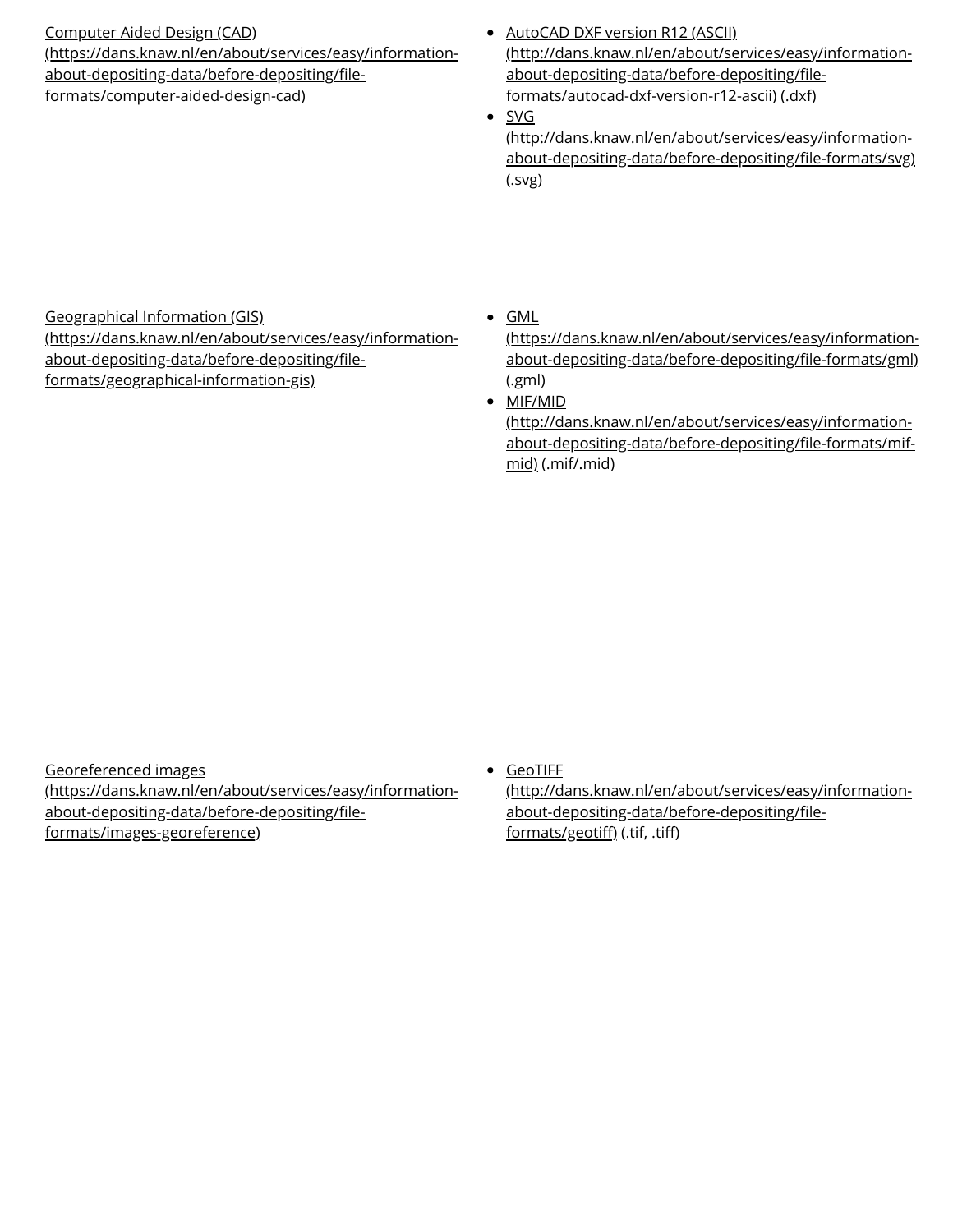### Raster GIS

[\(http://dans.knaw.nl/en/about/services/easy/information](http://dans.knaw.nl/en/about/services/easy/information-about-depositing-data/before-depositing/file-formats/raster-grid)about-depositing-data/before-depositing/fileformats/raster-grid)

ASCII GRID

[\(http://dans.knaw.nl/en/about/services/easy/information](http://dans.knaw.nl/en/about/services/easy/information-about-depositing-data/before-depositing/file-formats/ascii-grid)about-depositing-data/before-depositing/fileformats/ascii-grid) (.asc, .txt)

# 3D

[\(https://dans.knaw.nl/en/about/services/easy/information](https://dans.knaw.nl/en/about/services/easy/information-about-depositing-data/before-depositing/file-formats/3d)about-depositing-data/before-depositing/file-formats/3d)

#### RDF

[\(https://dans.knaw.nl/en/about/services/easy/information](https://dans.knaw.nl/en/about/services/easy/information-about-depositing-data/before-depositing/file-formats/rdf)about-depositing-data/before-depositing/file-formats/rdf)

Computer Assisted Qualitative Data Analysis (CAQDAS) [\(https://dans.knaw.nl/en/about/services/easy/information](https://dans.knaw.nl/en/about/services/easy/information-about-depositing-data/before-depositing/file-formats/computer-assisted-qualitative-data-analysis-caqdas)about-depositing-data/before-depositing/fileformats/computer-assisted-qualitative-data-analysiscaqdas)

- WaveFront Object [\(http://dans.knaw.nl/en/about/services/easy/information](http://dans.knaw.nl/en/about/services/easy/information-about-depositing-data/before-depositing/file-formats/wavefront-object)about-depositing-data/before-depositing/fileformats/wavefront-object) (.obj)
- Polygon file format [\(https://dans.knaw.nl/en/about/services/easy/information](https://dans.knaw.nl/en/about/services/easy/information-about-depositing-data/before-depositing/file-formats/polygon-file-format)about-depositing-data/before-depositing/fileformats/polygon-file-format) (.ply)
- $\bullet$  X3D

(http://dans.knaw.nl/en/about/services/easy/informationabout-depositing-data/before-depositing/file-formats/x3d) (.x3d)

- COLLADA [\(http://dans.knaw.nl/en/about/services/easy/information](http://dans.knaw.nl/en/about/services/easy/information-about-depositing-data/before-depositing/file-formats/collada)about-depositing-data/before-depositing/fileformats/collada) (.dae)
- RDF/XML (.rdf)
- Trig (.trig)
- Turtle (.ttl)
- NTriples (.nt)
- JSON-LD
- **REFI-QDA (Qualitative Data Analysis)** (http://dans.knaw.nl/en/about/services/easy/informationabout-depositing-data/before-depositing/file-formats/refiqda-qualitative-data-analysis)

Digital data are stored in file formats, which are often standard software formats. The software and file format selected will usually depend on the user's primary purpose of use.

To create a table, for instance, spreadsheet software will be used more often than a word processor. This is because data tables have specific properties that are better supported by specialized software. This may include the ability to sort data, to use formulas, to set up a filter, and so on. If such properties are stored in a spreadsheet application the user may expect the file format to preserve these properties, or 'significant characteristics'. If the table is created using a word processor it is less likely for the software to support these properties. The word processor, on the other hand, will be more suitable for formatting an article, for instance using a functional table of contents and adding page numbers. Such features are not supported by spreadsheet software.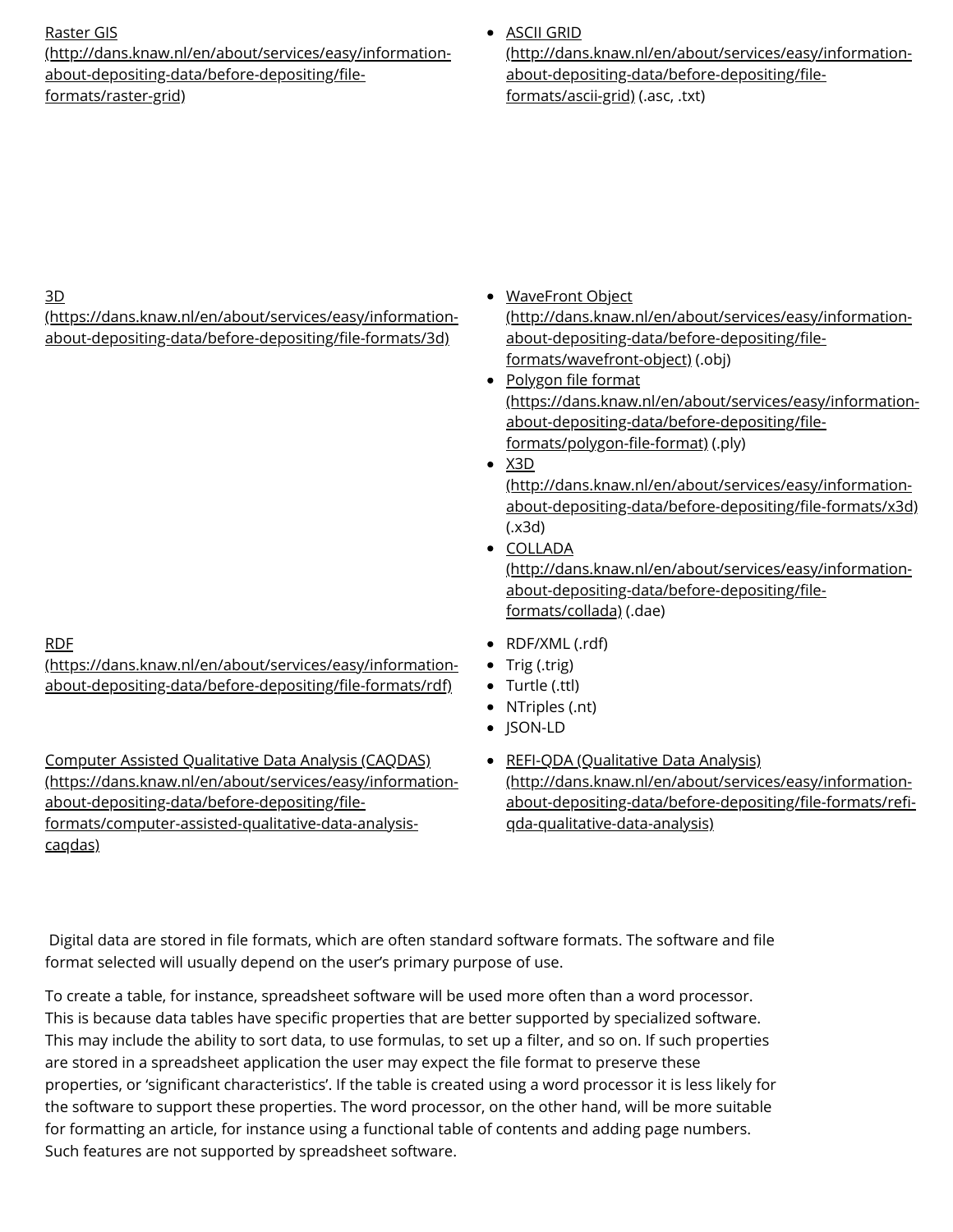When information is stored from a software program, it is usually saved in that program's standard file format. This is, however, no guarantee that in the future the data file contents can be used or displayed in the way that was intended when the file was created. Formats may, for instance, be dependent on particular software. Software can become obsolete or only support specific versions of formats. It is also possible that specific format properties are only present in the software used, or even only in one specific version of this software. Files may also be dependent on the use of expensive or exclusive software.

To preclude the risk of obsolescence and ensure the accessibility and sustainability of important file properties, a number of measures can be taken. One of these measures is to use file formats that have a high probability of remaining usable for many years.

### **Services [\(https://dans.knaw.nl/en/about/services\)](https://dans.knaw.nl/en/about/services)**

# **DataverseNL [\(https://dans.knaw.nl/en/about/services/DataverseNL\)](https://dans.knaw.nl/en/about/services/DataverseNL)**

# **EASY [\(https://dans.knaw.nl/en/about/services/easy\)](https://dans.knaw.nl/en/about/services/easy)**

**Information about depositing data [\(https://dans.knaw.nl/en/about/services/easy/information-about](https://dans.knaw.nl/en/about/services/easy/information-about-depositing-data)depositing-data)**

**Before depositing [\(https://dans.knaw.nl/en/about/services/easy/information-about-depositing-data/before](https://dans.knaw.nl/en/about/services/easy/information-about-depositing-data/before-depositing)depositing)**

**Archaeological exchange protocol (https://dans.knaw.nl/en/about/services/easy/information-about[depositing-data/before-depositing/archaeological-exchange-protocol\)](https://dans.knaw.nl/en/about/services/easy/information-about-depositing-data/before-depositing/archaeological-exchange-protocol)**

**File formats [\(https://dans.knaw.nl/en/about/services/easy/information-about-depositing-data/before](https://dans.knaw.nl/en/about/services/easy/information-about-depositing-data/before-depositing/file-formats)**depositing/file-formats)

**Text documents [\(https://dans.knaw.nl/en/about/services/easy/information-about-depositing](https://dans.knaw.nl/en/about/services/easy/information-about-depositing-data/before-depositing/file-formats/text-documents)**data/before-depositing/file-formats/text-documents)

**Plain text [\(https://dans.knaw.nl/en/about/services/easy/information-about-depositing-data/before](https://dans.knaw.nl/en/about/services/easy/information-about-depositing-data/before-depositing/file-formats/plain-text)depositing/le-formats/plain-text)**

**Markup language [\(https://dans.knaw.nl/en/about/services/easy/information-about-depositing](https://dans.knaw.nl/en/about/services/easy/information-about-depositing-data/before-depositing/file-formats/markup-language)**data/before-depositing/file-formats/markup-language)

**Spreadsheets [\(https://dans.knaw.nl/en/about/services/easy/information-about-depositing](https://dans.knaw.nl/en/about/services/easy/information-about-depositing-data/before-depositing/file-formats/spreadsheets)**data/before-depositing/file-formats/spreadsheets)

**Databases [\(https://dans.knaw.nl/en/about/services/easy/information-about-depositing-data/before](https://dans.knaw.nl/en/about/services/easy/information-about-depositing-data/before-depositing/file-formats/databases)depositing/le-formats/databases)**

**Statistical data [\(https://dans.knaw.nl/en/about/services/easy/information-about-depositing](https://dans.knaw.nl/en/about/services/easy/information-about-depositing-data/before-depositing/file-formats/statistical-data)**data/before-depositing/file-formats/statistical-data)

**Programming languages [\(https://dans.knaw.nl/en/about/services/easy/information-about-depositing](https://dans.knaw.nl/en/about/services/easy/information-about-depositing-data/before-depositing/file-formats/programming-languages)data/before-depositing/le-formats/programming-languages)**

**Images (raster) [\(https://dans.knaw.nl/en/about/services/easy/information-about-depositing](https://dans.knaw.nl/en/about/services/easy/information-about-depositing-data/before-depositing/file-formats/images-raster)**data/before-depositing/file-formats/images-raster)

**Images (vector) [\(https://dans.knaw.nl/en/about/services/easy/information-about-depositing](https://dans.knaw.nl/en/about/services/easy/information-about-depositing-data/before-depositing/file-formats/images-vector)**data/before-depositing/file-formats/images-vector)

**Audio [\(https://dans.knaw.nl/en/about/services/easy/information-about-depositing-data/before](https://dans.knaw.nl/en/about/services/easy/information-about-depositing-data/before-depositing/file-formats/audio)depositing/le-formats/audio)**

**Video [\(https://dans.knaw.nl/en/about/services/easy/information-about-depositing-data/before](https://dans.knaw.nl/en/about/services/easy/information-about-depositing-data/before-depositing/file-formats/video)**depositing/file-formats/video)